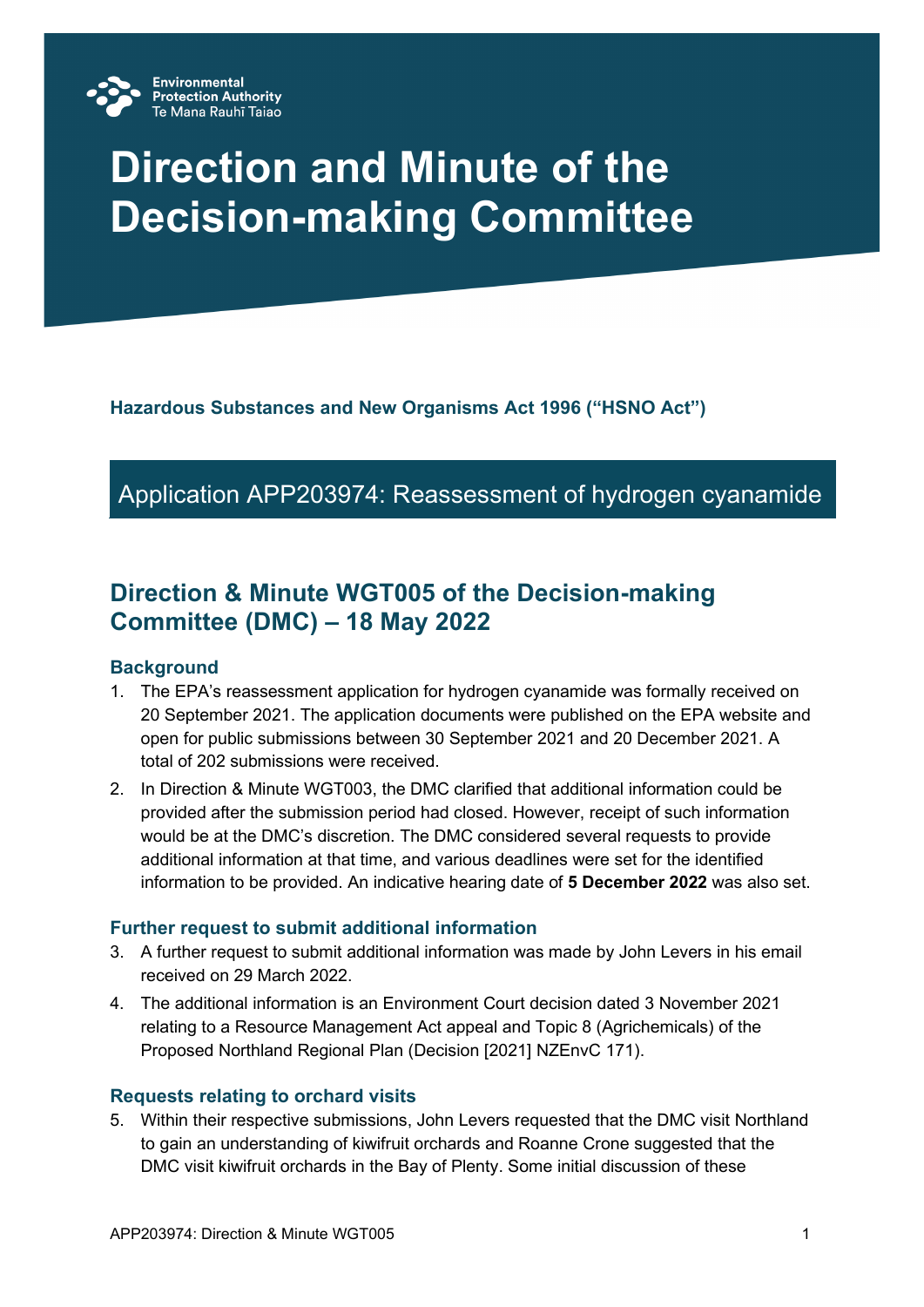requests took place during the DMC's previous meetings in February and March and advice was sought on the possibility of arranging site visits in a manner that is fair and equitable to all submitters.

## **Consideration**

- 6. The DMC met on 2 May 2022 to discuss the further request to submit additional information and the logistics around setting up orchard site visits.
- 7. The DMC considers that the additional information raised by John Levers is plausibly linked to the themes within his submission as they relate to shelter belts, buffer zones, and details of other regulatory requirements with which spray operators must comply. The amount of additional information is not excessive and admitting the information to the procedure at this stage will not affect the timeline of the reassessment. Accordingly, the DMC considers that there will be no prejudice to other submitters in admitting this information into the procedure.
- 8. The DMC discussed invitations from submitters to visit various sites where hydrogen cyanamide is used. Such site visits would provide the DMC with useful background information. In particular, there are several different orchard features that have been discussed in submissions which the DMC would welcome an opportunity to view in person. Any such visits would be purely for the benefit of the DMC to have some illustrative examples of industry practices and not an opportunity for submitters to present their views to DMC members. The hearing is the appropriate time for submitters to present their views to the DMC.
- 9. The DMC acknowledges that any such visits must be performed without undue prejudice to any submitters. Therefore, the DMC considers that all submitters should be given an opportunity to suggest locations for the DMC to visit. To provide this opportunity, the DMC intends to issue an invitation to submitters with a list of features that the DMC is interested in viewing and details regarding how the selection of proposed sites would proceed. This invitation will be issued in due course within a separate Direction and Minute.

# **Conclusions**

- 10. The DMC considers that the additional information put forward by John Levers is linked to his submission and taken together, may provide useful evidence to the decision-making process. There is no undue prejudice in admitting the information at this stage of the process. Accordingly, the DMC admits the additional evidence into the reassessment procedure.
- 11. The DMC has noted the requests for site visits from some submitters. In the interest of fairness, all submitters will be given an opportunity to propose locations for the DMC to consider for a site visit. Submitters will be asked to identify features of particular interest that may be viewed at the site proposed. The DMC will then select a minimum number of sites, in the interest of efficiency and cost-effectiveness, to enable the DMC to view all features that they consider of particular interest. A further Direction & Minute will be issued to this effect.